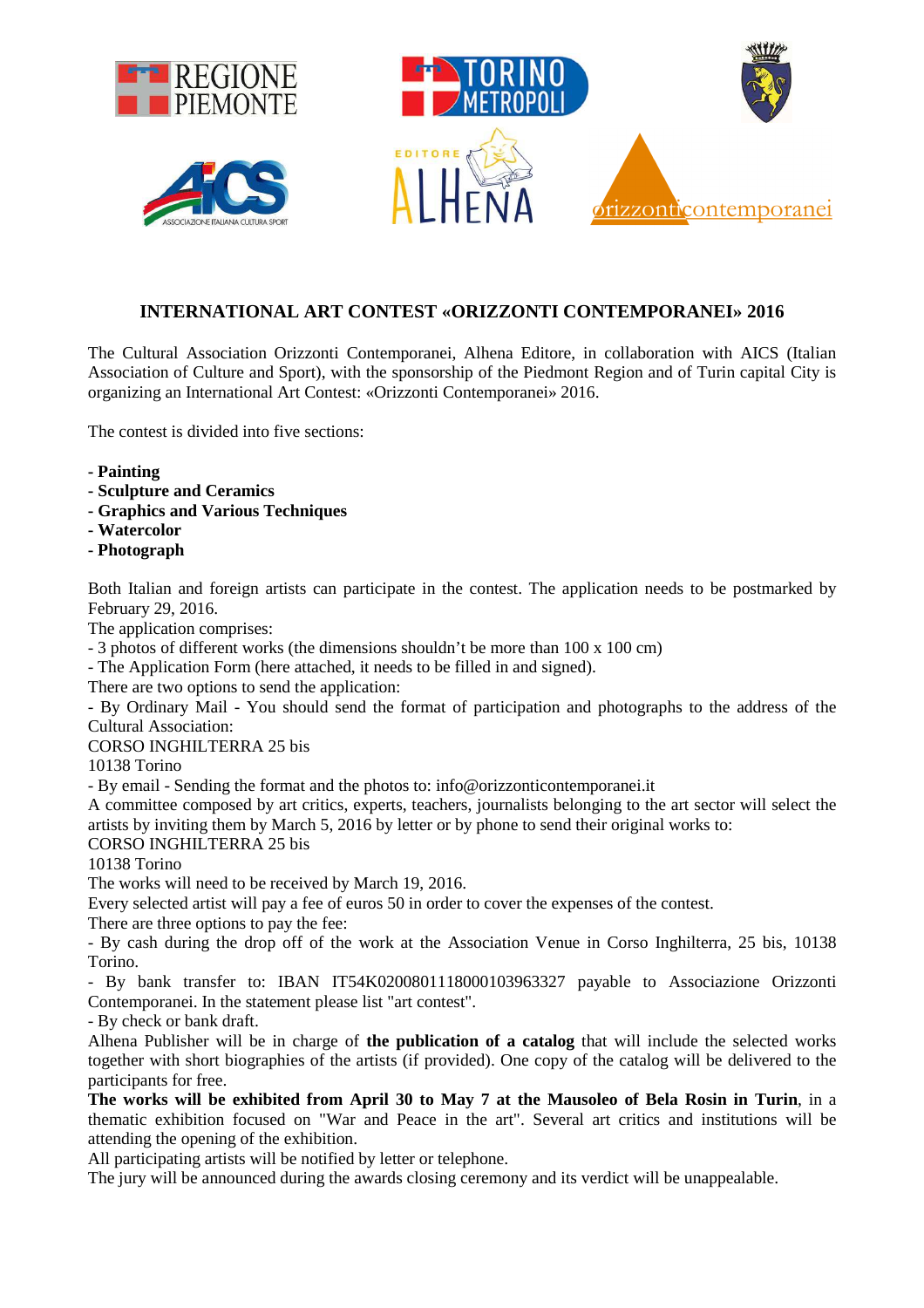**The awards closing ceremony will be held on Saturday, May 14 at the conference room of the NH HOTEL AMBASCIATORI in Turin** (Corso Vittorio Emanuele 104). On this occasion the winners of the different sections will be announced, they will receive the awards and works will be projected.

All the participants will be notified by letter or telephone.

The awards will be delivered only to the concerned people or to people provided with a written proxy. Participants will receive an elegant certificate of award.

A trophy will be awarded to the winner of each section.

In the case of the winners of each section, Alhena Publisher cure will realize a video documentary of their works, which will also be on view for one year on the website: www.orizzonticontemporanei.it

Orizzonti Contemporanei will reserve for one year a page to the finalists in each section on the website www.orizzonticontemporanei.it. The page will include biographical-critical service, accompanied by a photo-gallery.

The main press and media (television and the web) will be informed of the outcome of the contest and also videos on the exhibition at the Mausolo of Bela Rosin and on the awards closing ceremony will be realized.

The works will be collected starting from May 16 through May 31, 2016 at the headquarters of the Association or returned by mail and the related expenses will be paid by the recipient.

The organization, while ensuring the utmost attention to the works submitted, disclaims any responsibility for theft, damage or injury whatsoever.

In compliance with law 675/96 the data of the participants will be used exclusively for the contest.

The organizers may modify certain parts in order to ensure a better success of the exhibition. The Court of Turin is responsible for each dispute. Participation in the competition implies the acceptance of all the items included in this Regulation.

For any further information write to info@orizzonticontemporanei.it or call 0039 347 5454597.